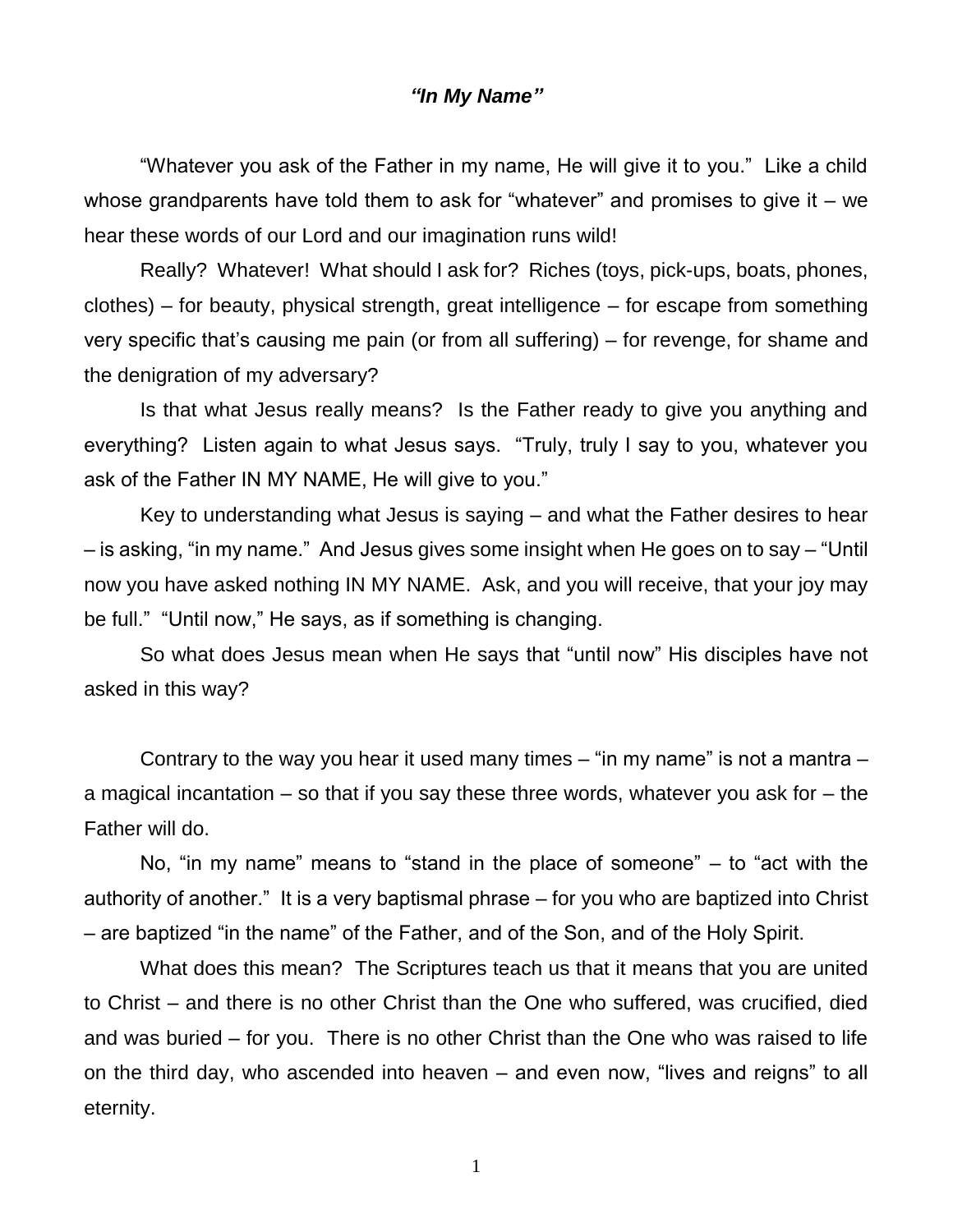Baptized into Christ – united to His death and resurrection – you now stand, with Jesus, before the Father – and with Christ, the Father promises to give "whatever" you ask in His name. Baptized into Christ, He now dwells with you – and prays with you – "in my name."

"Until now you have asked nothing in my name," Jesus says. "Until now," these disciples believed and confessed that Jesus is "from God" – but they do not yet know Him as their Savior who is crucified and raised to life again – for them.

They think they understand what is going on – but they don't. Yes, Jesus came "from God" – and very soon, He said, He will leave the world and go to the Father – but first, there is a crucifixion, death and resurrection.

And it is in connection with this that Jesus says something that would dramatically affect the disciples' prayers. "Behold, the hour is coming, indeed it has come, when you will be scattered, each to his own home, and will leave me alone."

When the persecution heats up – when Judas betrays Jesus and they arrest Him – all the disciples run away. When the tribulation arises, they scatter. They leave Jesus all alone. With that in mind, listen to Jesus again.

"Truly, truly, I say to you, whatever you ask of the Father in my name, He will give it to you." You abandon the Son and now you have the gall to ask the Father for anything? You don't have a leg to stand on. No "boldness and confidence" before the Father.

"Yet I am not alone," Jesus says, "for the Father is with me." Indeed, YOU are not alone either – for Jesus Christ, the Son of the Father – who was crucified and raised to life again – is with you. When He says that "whatever you ask of the Father IN MY NAME" – He means that He is there with you. To pray in Jesus' name is to stand before the Father with Jesus, who was crucified and raised to life for you.

Now you have "boldness and confidence." Now you have a leg to stand on as you stand before the Father. When you ask the Father for "whatever" – you ask that He would do so, "for Jesus' sake." Father, hear this prayer – not because of me – but because of Jesus.

2